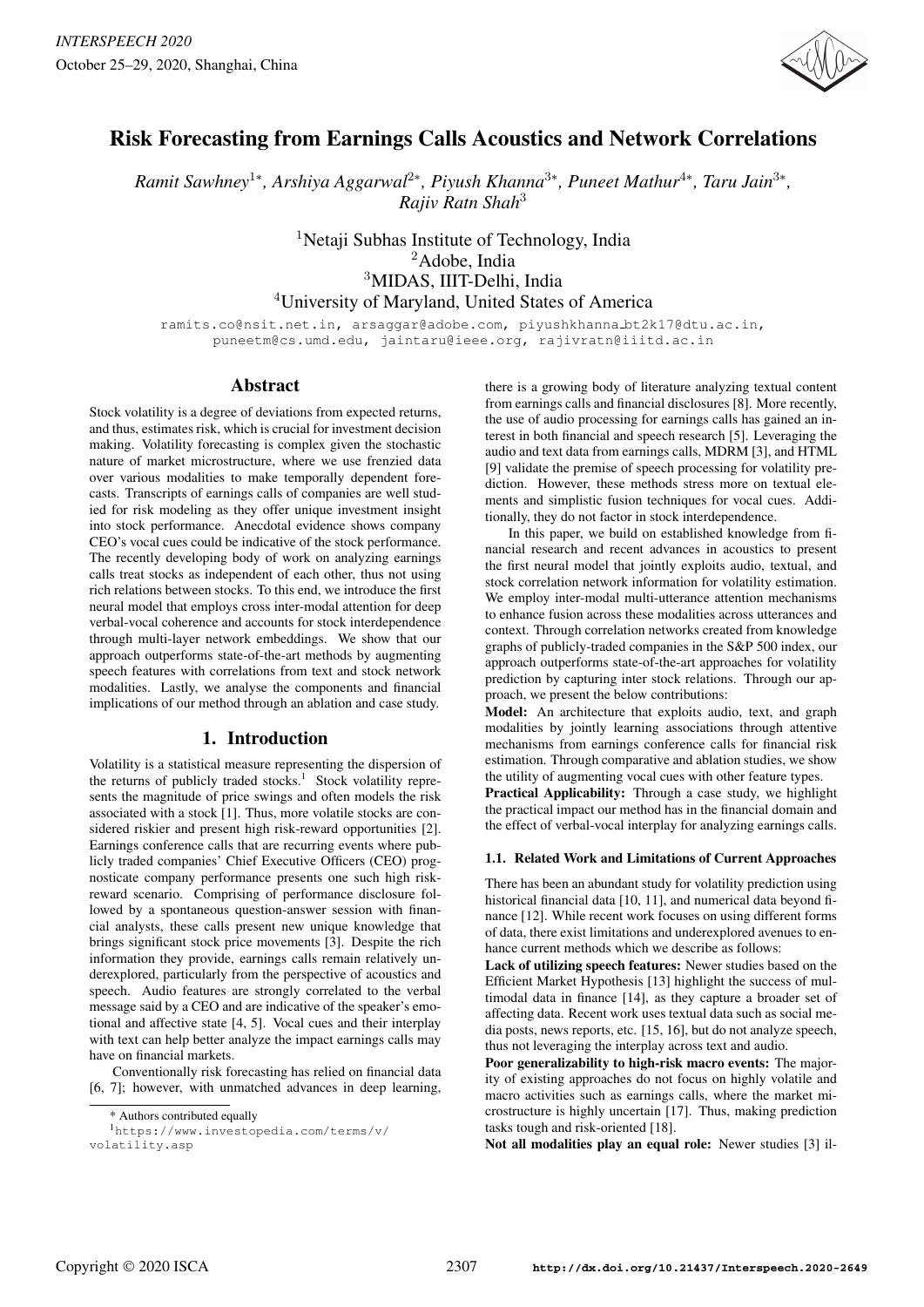lustrate the gains obtained by using vocal cues from the CEO's earnings conference calls for volatility prediction. Proposing MDRM, a late fusion model using GloVe [19] embeddings for text and hand-crafted audio features with BiLSTMs, they fuse text and speech, improving performance. Although the inclusion of both modalities enhances performance, not all modalities contribute equally. Noise in one modality can be detrimental in such multimodal frameworks. To address this, we focus on inter-modal attention across modalities and utterances.

Assuming inter-stock movement independence: HTML [9] is a transformer-based model that uses BERT [20] for textual modeling, and the same hand-crafted features as MDRM in an early fusion formulation. MDRM, HTML, and other nonspeech based approaches assume no inter-dependence between stocks and do not exploit rich correlations across stocks. Methods employing graphs to use inter-stock relations also show the potency of exploiting such relations [21].

# 2. Context and Problem Formulation

Measuring stock volatility: Following [9, 3], for a given stock, with a close price of  $p_i$  on trading day i, we use Equation 1 to calculate the average volatility over  $n$  days following the earnings call.

$$
v_{[0,n]} = \ln\left(\sqrt{\frac{\sum_{i=1}^{n} (r_i - \bar{r})^2}{n}}\right)
$$
 (1)

where, the return price  $r_i$  is defined as  $\frac{p_i}{p_{i-1}} - 1$ .

Formulation: Given an earnings call  $c$ , comprising of an audio component A, and the corresponding aligned text component T, we aim to learn a function  $f(c_{\{T,A\}}) \to v_{[0,n]}$ . Following [3, 9], we experiment with  $n \in \{3, 7, 15, 30\}$  days to analyze the performance over both short and long term periods.

### 3. Method

### 3.1. Modeling Vocal Cues: Audio Feature Extraction

Motivation: Driven by extensive studies [4, 5] on the correlation of the psychological state of a speaker with different acoustic features, we extend the feature sets of previous works [3, 9]. These features include 11 point Amplitude Perturbation Quotient (APQ 11) Shimmer and DDA Shimmer, which are linked to stress and anxiety [22, 23]. The ratio of voiced to unvoiced frames in audio is obtained, which is indicative of the pace at which a person speaks and reflects inconsistencies between verbal and vocal cues [24, 25]. We extracted a total of 26 features from each audio utterance using Praat [26].

Formulation: Following [3] we employ the Iterative Forced Alignment (IFA) algorithm to segment and align each utterance of the transcript with the audio utterance. We represent the segmented audio clips as  $(a_1, a_2, ..., a_n)$  where  $a_i \in \mathbb{R}^n$ , *n* being the number of clips of an earnings call, with each clip being represented by 26 acoustic features. We utilize a BiLSTM layer that encodes these features as shown by Equation 4.

$$
\overrightarrow{A_{t}^{(f)}} = BiLSTM^{(f)}(a_{t}, A_{t-1}^{(f)})
$$
\n(2)

$$
\overleftarrow{A_{t}^{(b)}} = BiLSTM^{(b)}(a_{t}, A_{t+1}^{(b)})
$$
\n(3)

$$
A_t = [\overrightarrow{A_t^{(f)}}, \overleftarrow{A_{T-t}^{(b)}}] \tag{4}
$$

### 3.2. Modeling Verbal Cues: Sentence Encoding

Motivation: To leverage contextual attributes of the earnings calls, we extract textual features from sentences in the transcripts. We use Siamese BERT networks [27] as a sentence encoder, that builds on BERT [20] to perform semantic similarity assessment. Siamese  $BERT<sup>2</sup>$  fine-tunes sentence embeddings that help to capture context across the transcript better.

Formulation: We represent the sentences of each clip in an earnings call as  $(t_1, t_2, ..., t_n)$  where  $t_i \in \mathbb{R}^n$ , n being the number of sentences. We encode these as:

$$
s_i = SiameseBERT(t_i) \tag{5}
$$

In order to fine-tune BERT, the Siamese BERT networks optimize on the triplet loss objective, so as to produce sentence embeddings that are semantically meaningful. These resultant intermediate representations  $s_i$  are encoded through a BiLSTM layer, and we obtain a text encoding  $T_t$ , similar to Equation 4.

#### 3.3. Cross-Modal Gated Attention Fusion

Vocal cues play a dual role in examining the validity of speech and understanding the context of spoken sentences. To leverage the interplay of verbal and vocal cues, we apply a Cross-Modal Gated Attention Fusion mechanism that attends over the contextual utterances. The mechanism computes correlations among text and audio modalities of the target utterance and its contextual neighbors. Such associations help to identify and select the most relevant modality over each contextual utterance window. Inspired by [28], we utilize the gated attention mechanism shown in Figure 1 to generate modality-specific attentive representations.

Formulation: The attention mechanism [29] captures crossmodal information from audio and text encoding by computing the correlation matrices for the audio and text modalities  $C_t, C_a \in \mathbb{R}^{n \times n}$  as shown by Equation 6. Further, the attention weights over the correlation matrices are computed using the softmax activation to get contextual inter-modal matrices  $W_t, W_a$  that capture the contextual dependencies in the utterances (Equation 7). Subsequently, we compute the modalitivwise attentive representations  $G_t$ ,  $G_a$ . Finally, a multiplicative gating mechanism is introduced to attend the important components of text and audio sequences to get the final attentive feature embeddings  $F_t$ ,  $F_a$  which are concatenated as:

$$
C_t = AT^T, C_a = TA^T \tag{6}
$$

$$
W_a = softmax(C_a), W_t = softmax(C_t)
$$
 (7)

$$
G_a = W_a \cdot T, \ G_t = W_t \cdot A \tag{8}
$$

$$
F_a = G_a \odot A, \ F_t = G_t \odot T \tag{9}
$$

where  $\cdot$  represents the dot product and  $\odot$  represents the element wise multiplication.

#### 3.4. Augmenting Speech with Network correlations

Existing methods typically treat stocks as independent of each other and ignore their interdependence. However, the rich inter-dependencies between stocks (companies) contain valuable clues for financial modeling tasks [21, 30]. Learning representations over stock relations can improve volatility forecasting. Following [21], we perform graph-based learning by using two relation networks shown in Table 1, described as follows:

<sup>2</sup> Implementation used: https://github.com/UKPLab/ sentence-transformers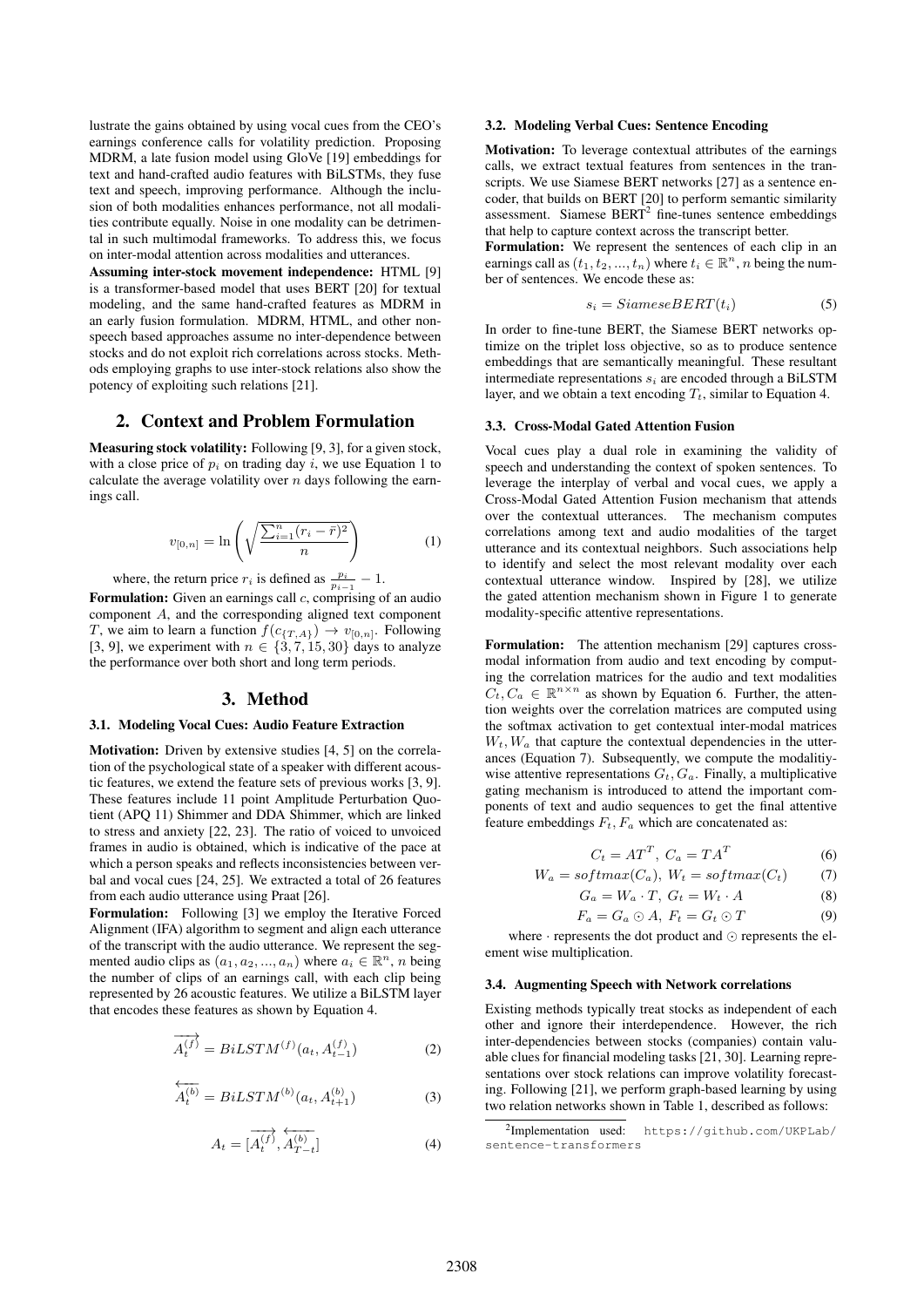

Figure 1: *Schematic diagram for model architecture.*

Table 1: *Stock-Sector and Wiki-Company graph statistics*

| Graph        |     | E     | Degree <sub>avg</sub> |
|--------------|-----|-------|-----------------------|
| Stock-Sector | 277 | 426   | 3.07                  |
| Wiki-Company | 277 | 5.476 | 39.54                 |

Stock-Sector Relations: Stocks belonging to the same sector are similarly influenced by the prospects of that industry. Hence, we extract the company taxonomy structure of NAS-DAQ and NYSE. The sector-industry graph  $G_{SS} = (V, E_{SS})$ where V is the set of all stocks in S&P 500 in 2017 and  $e \in E_{SS}$ if two stocks  $v_1, v_2 \in V_{SS}$  are part of the same industry.

Wiki-Company based Relations: Connections between companies and their relational entities are mined from WikiData<sup>3</sup> knowledge base. We extract first and second-order relations, mentioned in the Appendix of [21]. The Wiki-Company graph  $G_{WC} = (V, E_{WC})$  is built on the same set of vertices as that of Stock-Sector graph with edges present between two companies (objects) if the same entity (subject) acts as a relation bridge (predicate) between them.

Multi-node2vec: We represent the two stock relation networks as a multi-layer graph. We use Multi node2vec algorithm<sup>4</sup> [31] that fuses multiple unordered graphs as multilayer networks to learn representations for these networks. The network  $G_N^2$  thus formed is homogeneous in vertices ( $N = 277$  for both graphs) but heterogeneous in edges. The graph realization problem boils down to a joint likelihood maximization algorithm as given by Equation 10 for any node u where  $v = Ne(u)$  is its node neighbours and  $f_w$  is the feature representation of any node w.

$$
\mathcal{L} = \sum_{u \in \mathcal{N}} \sum_{v \in Ne(u)} [f_v^T f_u - \log(\sum_{w \in \mathcal{N}} \exp(f_w^T f_u)] \qquad (10)
$$

For each unique node  $n \in N$ , the algorithm performs a neighbourhood search across both layers, for which it uses an interlayer walk parameter  $r$ , in addition to the regular return parameter  $p$ , and in-out parameter  $q$  used in [32]. For every pair of corresponding nodes in the two layers, a default edge is created to account for cross-layer relations.

#### 3.5. Multimodal Fusion

The output from the cross-modal attention fusion of audio encoding  $A_t$  and text encoding  $T_t$  is passed through another BiL-STM, and its contextual output  $H_t$  is concatenated with graph embeddings  $(G_N^2)$ , which is then passed through a fully connected layer  $\phi$ . The resultant output  $\hat{z_{reg}}$  of the proposed model is used for regressing volatility values as illustrated by Equation 11, and optimized over Mean Squared Error (MSE).

$$
\hat{z_{reg}} = \phi(W^T[concat(H_t, G_N^2)]) \tag{11}
$$

# 4. Dataset

We used the S&P 500 2017 Earnings Conference Calls dataset [3] for all experiments. The dataset consists of 562 earnings call audio recordings and their transcripts for 274 companies in the S&P 500 index<sup>5</sup>. Each call is segmented into a sequence of audio clips aligned with their corresponding text sentences, as spoken by the CEO during the call, summing up 88,829 aligned sentences. We temporally divide the data into train, validation and, test sets in a ratio of 70 : 10 : 20, respectively, in chronological order to ensure future data, is not used for forecasting. We extract stock prices for each company using Yahoo Finance<sup>6</sup> from 1 January 2017 till 31 December 2017.

<sup>3</sup>https://www.mediawiki.org/wiki/Wikibase/ DataModel/JSON

<sup>4</sup> Implementation used: https://github.com/jdwilson4/ multi-node2vec

 $5$ We were unable to map price data for 11 data points, which were subsequently dropped.

<sup>6</sup>https://finance.yahoo.com/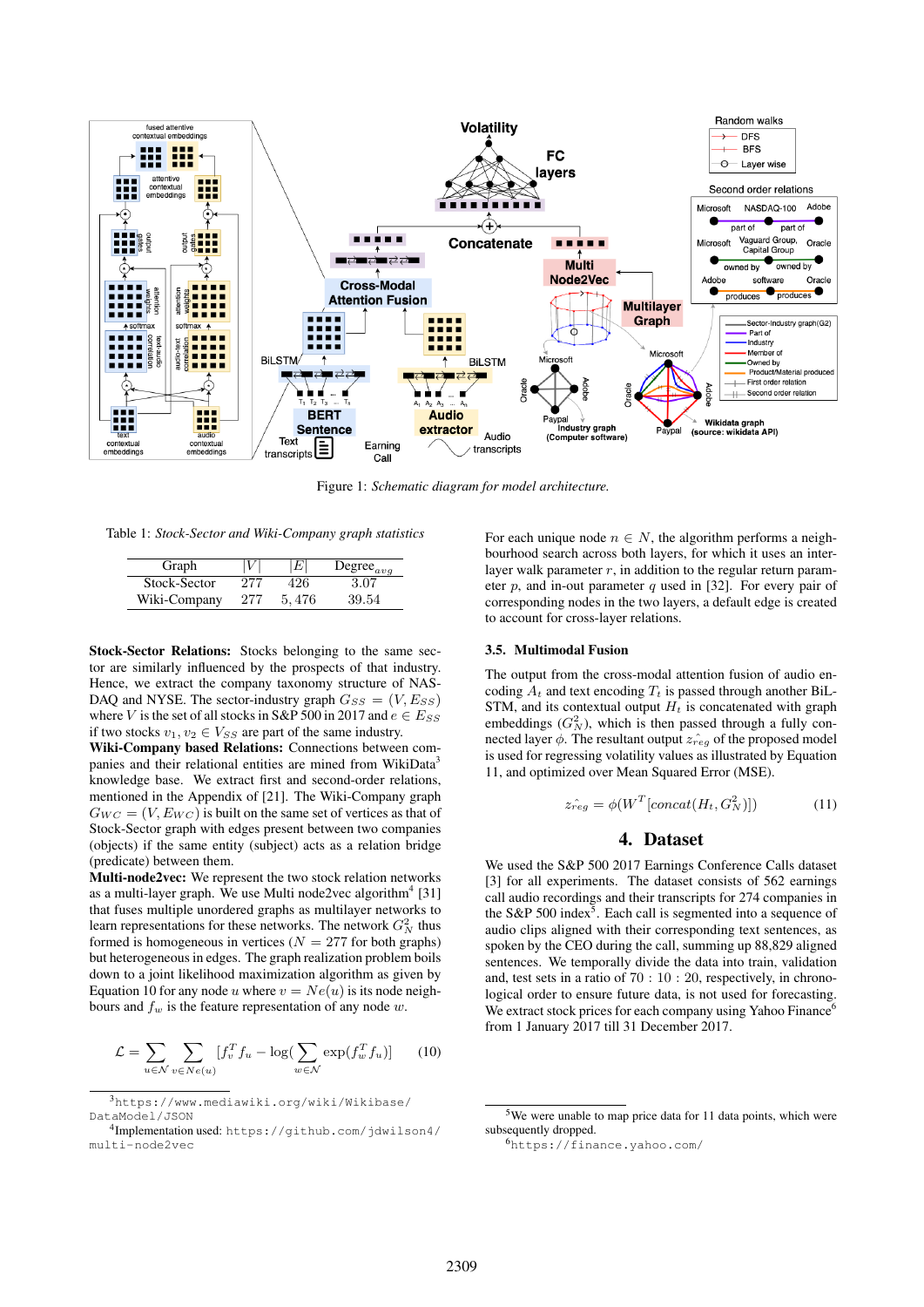Table 2: *n-day volatility prediction errors for models*

| Model            | $MSE_{ava}$ | MSE <sub>3</sub> | MSE <sub>7</sub> | MSE <sub>15</sub> | MSE <sub>30</sub> |
|------------------|-------------|------------------|------------------|-------------------|-------------------|
| $_{past}$        | 1.12        | 2.99             | 0.83             | 0.42              | 0.23              |
| <b>LSTM</b> [34] | 0.75        | 1.97             | 0.46             | 0.32              | 0.24              |
| HAN(GloVe) [35]  | 0.60        | 1.43             | 0.46             | 0.31              | 0.20              |
| MDRM (Audio) [3] | 0.60        | 1.41             | 0.44             | 0.32              | 0.22              |
| MDRM [3]         | 0.58        | 1.37             | 0.42             | 0.30              | 0.22              |
| HTML (Text) [9]  | 0.46        | 1.18             | 0.37             | 0.15              | 0.13              |
| HTML [9]         | 0.40        | 0.85             | 0.35             | 0.25              | 0.16              |
| <b>Ours</b>      | 0.35        | 0.73             | 0.33             | 0.22              | 0.12              |

# 5. Experimental Settings

Training Setup: We explored the following hyperparameters: number of hidden layers, size of hidden layers of BiLSTM and Dense, dropout  $\delta \in [0, 0.8]$ , learning rate  $\lambda$  ∈ {10<sup>-5</sup>, 10<sup>-4</sup>, 10<sup>-3</sup>, 10<sup>-2</sup>, 10<sup>-1</sup>}, batch size *b* ∈  $\{8, 16, 32, 64\}$  and epochs (< 100). Adam [33] was employed for optimizing the MSE of the proposed model. All three BiL-STM's used after text, audio, and cross-modal gated attention fusion were set to have 100 hidden units each. The number of neurons in the time distributed dense layer following the audio and text BiLSTM's is 100, while the number of neurons in the penultimate dense layer is 50. SiameseBERT outputs a 768 dimensional embedding for each sentence where 768 is the size of the hidden layer dimension in the BERT architecture. The maximum number of audio clips in any call is 520. Hence, all audio and textual input features lesser than maximum length are padded. The node neighborhood search procedure of the multinode2vec algorithm depends on three hyper-parameters-  $p$ ,  $q$ , and  $r$  - that dictate the exploration of the random walk away from the source node and the tendency to traverse layers. We use the default values of  $p = 1$ ,  $q = 0.50$ , and  $r = 0.25$  to traverse breadth-wise, depth-wise, and across the layers with appropriate probabilities, thus capturing all possible correlations. Baselines and Evaluation metrics: We compare our approach with previously studied conventional methods and recent stateof-the-art approaches against the MSE between the true and predicted log volatility. Following [3], we use  $V_{past}$ : a measure of past volatility, which could be indicative of future volatility. We also compare against LSTM [34]-based approaches that use historical price data, and Hierarchical Attention Networks [35] that are commonly used for analyzing earnings calls transcripts. We compare against the previously discussed deep multimodal architectures: MDRM [3] and HTML [9], which are the current state-of-the-art. We also consider their unimodal variants MDRM (Audio) and HTML (Text).

# 6. Results & Analysis

### 6.1. Drawing Insights from Quantitative Comparisons

In Table 2, we report quantitative comparisons against the baselines discussed above. Sudden drift in volatility following an earnings call makes short term volatility estimation more important and chaotic [36]. It is evident from the results that our approach gives a significant gain for these complex tasks ( $\tau = 3, 7$ ) days). Based on Post Earnings Announcement Drift (PEAD) [36], similar to works [9, 3], we observe diminishing gains in comparison to simple baselines as time elapses from the calls. Through the ablation study shown in Figure 2a, we find the performance gains by augmentation of verbal cues and correlation networks with speech. The best results achieved by fusing all three modalities can be attributed to the fusion of speech and text via attention mechanism, and network embeddings. Thus



Figure 2: *Qualitative insights: Ablation and Case study*

diverse contributing factors across modalities boost prediction.

#### 6.2. Case Study: Impact of Vocal Cues and Stock Networks

We conduct a case study to analyze the significance of the multimodal components of our approach. Our analysis is based on the Q3-2017 earnings call for DG (Dollar General), an American retail chain. The stock's price became highly volatile for a few days following the earnings call. We study the audio features of the call through the CEO's vocal cues and the text transcript and correlation graphs of the company. Figure 2b shows the disparity between CEO's vocal and verbal cues around the utterance *"It is also important to note that we're lapping significant working capital improvements from 2016. We continue to be pleased with our solid cash flow generation."* Here, the colors represent token-level attention. While the language seems positive, we see a sudden spike in the shimmer features in the CEO's voice while speaking this sentence, showing disagreement across verbal and vocal cues. As per acoustic research [22], an elevated shimmer pattern can be an indicator of underlying stress in human speech. After the call, it was noted that the company's gross margin slipped by 0.4% due to the increased transportation costs due to hurricane Irma in 2017.

On analyzing relation graphs, we observe that DG has edge connections with WMT (Walmart) and TGT (Target Corp.), both of which are retail variety stores, like DG. Analysts had estimated a negative impact of about \$2.8 Billion on the retail sector due to the hurricane Irma. This examination is also reflected in the high volatilities recorded for WMT and TGT during the same quarter. A unimodal model may miss these subtle disparities between text and audio.

## 7. Conclusion

Volatility, measured as a deviation in returns, is a reliable indicator of market risk linked with a stock. Owing to its significance across finance, and beyond, volatility forecasting has seen applications through neural architectures. A rich source of company information is earnings calls, which provide high riskreward opportunities given their uniqueness. Although evidence shows that enriching models with speech and inter-stock correlations can improve volatility forecasting, this area is underexplored. To address this, we propose the first neural architecture that jointly exploits coherence over speech, text, and inter-stock correlations. Through experiments on S&P 500 index data, we show the merit of cross-modal gated attention fusion and graphbased learning. We analyze an earnings call of Dollar General, a US retail chain, for qualitative insight.